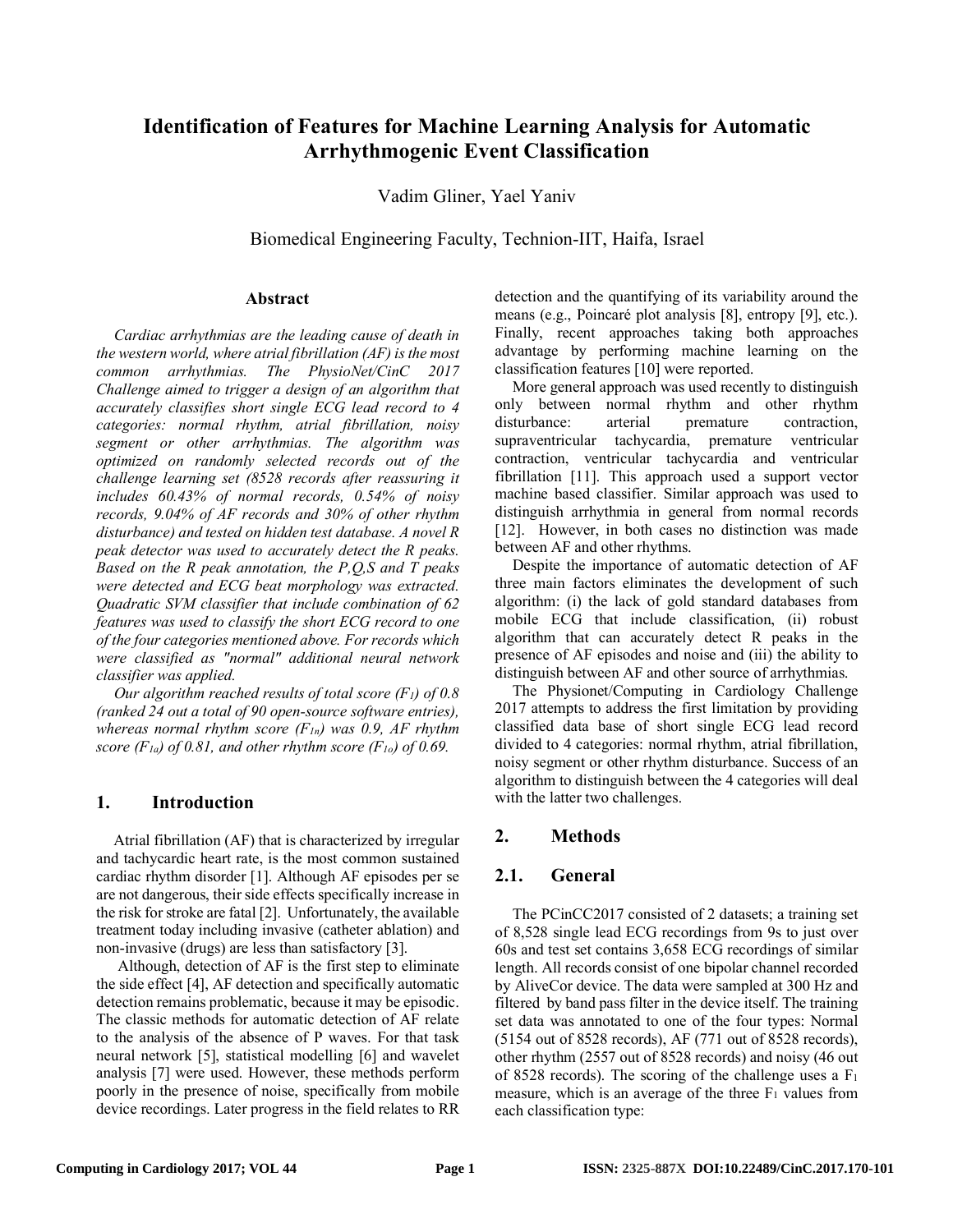$$
F_{1n} = \frac{2xN_n}{\sum N + \sum n}
$$
 (1)

where N is the total number of records the algorithm recognized as normal,  $N_n$  is the correct number of normal records classified by the algorithm as normal and n is real number of normal records.

$$
F_{1a} = \frac{2xA_a}{\sum A + \sum a} \tag{2}
$$

where A is the total number of records the algorithm recognized as AF, Aa is the correct number of AF records classified by the algorithm as AF and a is real number of AF records.

$$
F_{1o} = \frac{2x0_o}{\sum o + \sum o} \tag{3}
$$

where O is the total number of records the algorithm recognized as other rhythm, Oo is the correct number of other rhythm records classified by the algorithm as other rhythm and a is real number of other rhythm records.

#### **2.2. R peak detection**

 We used our novel R peak detector that includes 7 mathematical manipulations (absolute value of Hilbert transform of the signal, first order derivative, polynomial fit of 34th order, Heuristic filter, second derivative of the signal, smoothing by convolution and a threshold). The algorithm deals with sudden movement of the patients, electrical drift, breathing noise, electrical spikes, environmental high frequency noise, reverse polarity, premature ventricular contraction, and enlarged P/T waves.

#### **2.3. P, Q, S and T peaks detection**

After R peaks were detected a segment of 0.3s before and after each R peak was defined as ECG beat. Averaging the defined ECG beats yielded the average ECG beat. After an average ECG beat was extracted, we found the first point after the R peak where the derivative changes sign and annotated it as S point. Similarly, the first point before the R peak where the derivative changes sign was annotated as Q point. T point was determined as the absolute maximal point between S point and S+100ms. P point was determined as absolute maximal between S-150ms to S point. Fig. 1 demonstrates the major ECG peak and beat morphology used here as features.

#### **2.4. Learning strategy and algorithm**

 The training set (see above) was partially used for learning and part to test the algorithm. We divided the set to 7 parts, 6/7 was used for learning and 1/7 to test the algorithm performance. Each part includes 60.43% of normal records, 0.54% of noisy records, 9.04% of AF records and 30% of other rhythm disturbance. After learning on the first set, the data were mixed and again

divided to 7.

 A quadratic support vector machine (SVM) algorithm was used to make an initial classification into four categories mentioned above. The SVM was trained on 62 selected features, without performing principle component analysis first (PCA). Kernel function was quadratic and scaled. Multiclass method was "one-vs-one". After receiving the classifier results additional classification rules were applied to refine the decision algorithm. If the ECG record was classified by SVM as "Normal", additional neural network classifier was applied. This classifier was trained to distinguish only between "Normal" records and "Other" records. If the neural network classifier output was above 0.65 (probability of the record being "Other"), the record's classification was changed from "Normal" to "Other". This neural network classifier was a feed forward 2 layers network and consists of 20 neurons and was trained using the same 62 features. If less than 9 heart beats were detected, even if the algorithm classified the signal to either group, the algorithm classified it to noise. See Fig. 2 for the schema describing the algorithm steps.

#### **2.5. Learning features**

 Features were calculated based on 6 categories: heart rate and heart rate variability [13], signal entropy [14], timefrequency domain features[15], intrabeat temporal interval variability [15], QRS morphology and average beat morphology [15]. We chose the features that provide the highest ability to distinguish between the groups, but, also ensure not to choose too many features which might lead to overfitting.

#### **3. Results**

In phase two, we obtained an overall  $F_1$  score for the test set of 0.8. The  $F_1$  scores for the different classes were 0.9, 0.81, 0.69 for normal, AF, and other respectively. See Table 1 for the average confusion matrix obtained during training validation.

We used 6 different categories of features for the learning algorithm. Time-frequency domain features were used to distinguish between other rhythm to other 3 categories. Heart rate and heart rate variability were used to distinguish mainly between AF and others. Signal entropy was used to distinguish between noise and other three categories. Intra-beat temporal interval variability was used to distinguish between other rhythm and the other 3 categories. QRS morphology was also used to distinguish mainly between other rhythm to the other 3 categories. Average beat morphology was used to extract features that are relevant mainly to other rhythm category, meaning arrhythmias that can be diagnosed by morphological abnormalities in either QRS segment or other beat parts.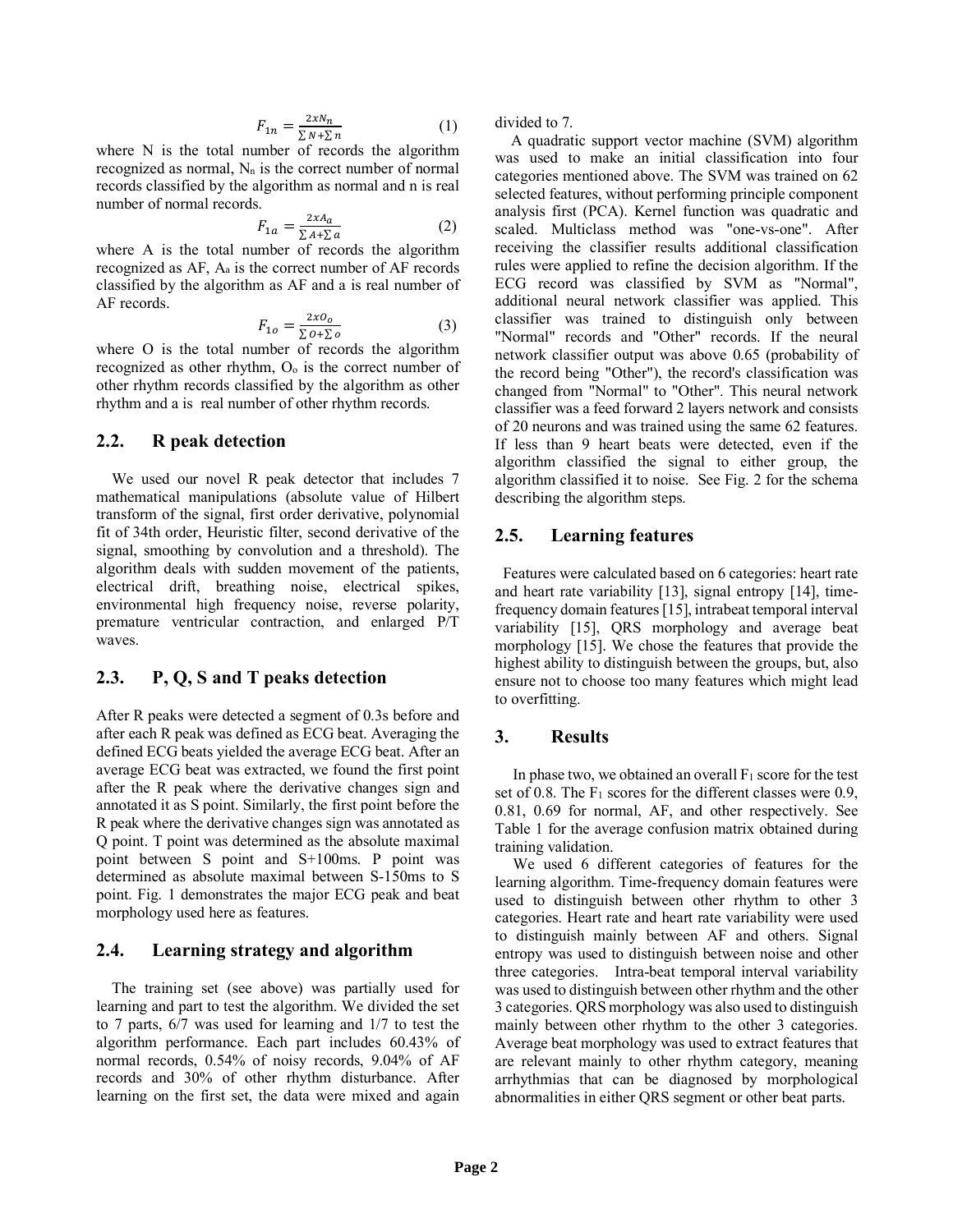

Figure 1: Major morphological features of ECG signal.



Figure 2: Block diagram of the algorithm to classify the ECG signal.